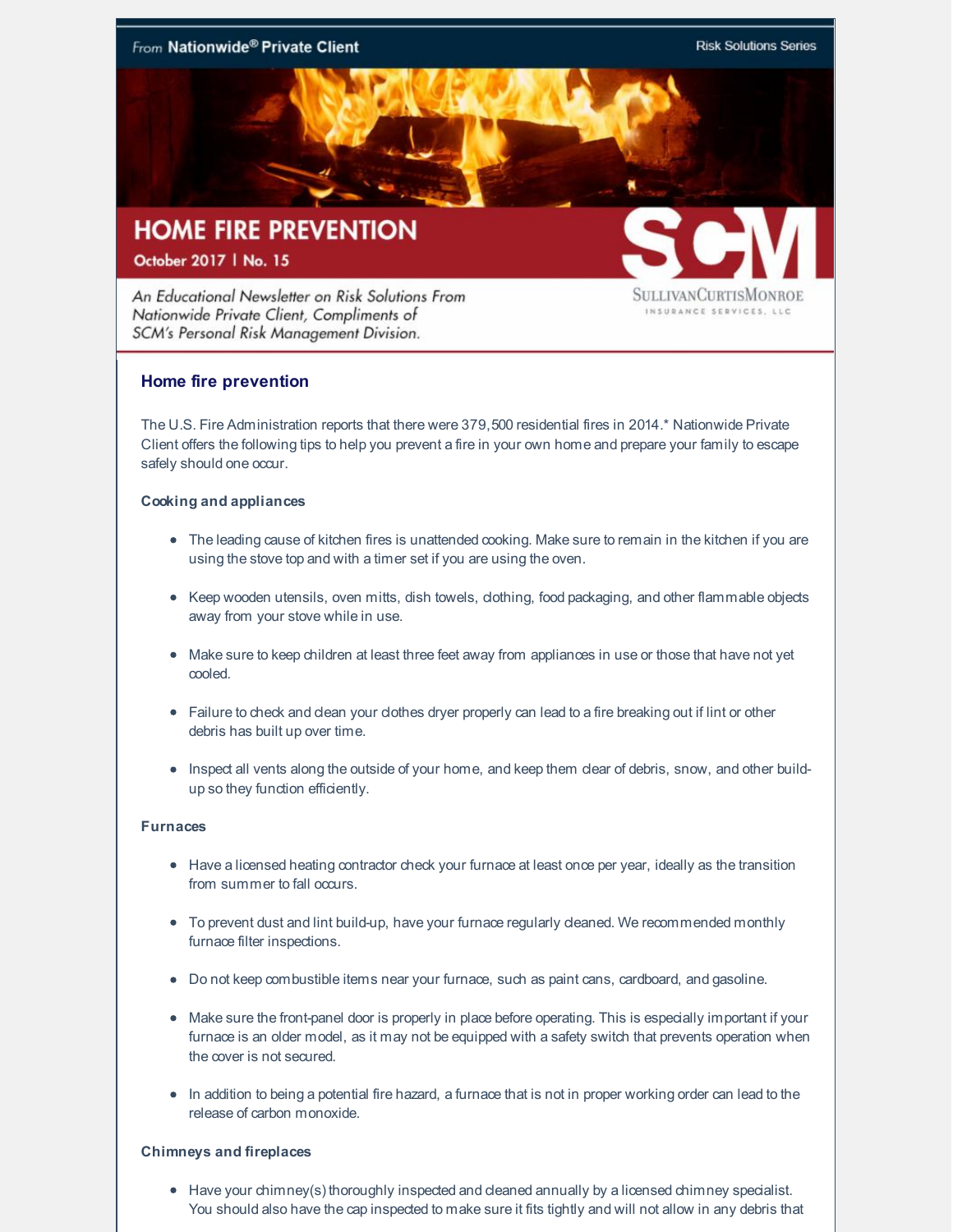could cause a chimney fire. Tree branches should not be found within 15 feet of a chimney.

- $\bullet$  If a chimney is not properly maintained, carbon monoxide can be generated. This is an invisible, odorless gas with effects that often go undetected, as initial symptoms mimicthose of a common cold or flu.
- $\bullet$  Make sure the flue is open before lighting the fire to ensure proper venting. Do not dose the flue until you are sure the fire is out.
- Never leave a fire burning in the fireplace while you are away from the home or sleeping.
- If you have a wood-burning fireplace, make sure to use wood that is seasoned, or stacked and stored for at least six months. Seasoned wood has a lower moisture content and burns more cleanly.
- Resist temptation to quickly adjust fireplace logs with your hands, even when the fire has stopped burning. Instead, keep a set of wrought iron tools easily accessible.
- Place used coals and ashes in a non-combustible container prior to disposal as they can remain hot for days.
- The glass covers on gas fireplaces can reach 500 degrees Fahrenheit or higher. Keep children away from the glass, even on a fireplace that has stopped burning, as the cover can remain hot. We recommend placing a safety screen in front of your fireplace unit for additional protection if children are in the home.
- Keep your hearth clear of debris and combustible materials.

#### **Alarm systems and response tofire**

- If there is a fire in your home, rapid response is crucial. Install smoke detectors in all bedrooms and main hallways throughout all levels of your home. Heat sensors are a more appropriate option for placement in a kitchen or utility area, such as a garage, attic, or electronic/mechanical storage space. Follow the advice and recommendations of any fire equipment experts you might bring in for guidance.
- For enhanced protection and quicker relief in an emergency, have the system monitored by a central station alarm company. If your home is equipped with interior sprinklers, consider having this system centrally monitored.
- If you or anybody in your home is deaf or hard of hearing, consider installing strobe light smoke alarms and a pillow or bed shaker for faster alert in case of a fire.
- Many companies make dual-purpose smoke and carbon monoxide (CO) detectors. Check to see which type you have in your home. If your smoke detectors do not sense for carbon monoxide, install separate carbon monoxide detectors on every level of your home, especially near sleeping areas.
- Smoke and carbon monoxide detectors should be tested at least once per month, and batteries should be replaced at least once per year. Replace detectors every five to seven years depending on the manufacturer's label.
- Create a home fire evacuation plan with escape routes, and practice with each family member. If you have a two-story home, install evacuation ladders in each bedroom.
- Keep at least one fire extinguisher on each level of your home, and make sure all family members know their locations and how to use them.

[\\*https://www.usfa.fema.gov/downloads/pdf/statistics/res\\_bldg\\_fire\\_estimates.pdf](https://www.usfa.fema.gov/downloads/pdf/statistics/res_bldg_fire_estimates.pdf)

We offer this information to assist you in making decisions that can help mitigate your risk. While we cannot address every possible scenario or guarantee these tips will work for you, our goal is to support your efforts to protect yourself and your family. For more information, please email SCM's Personal Risk Management